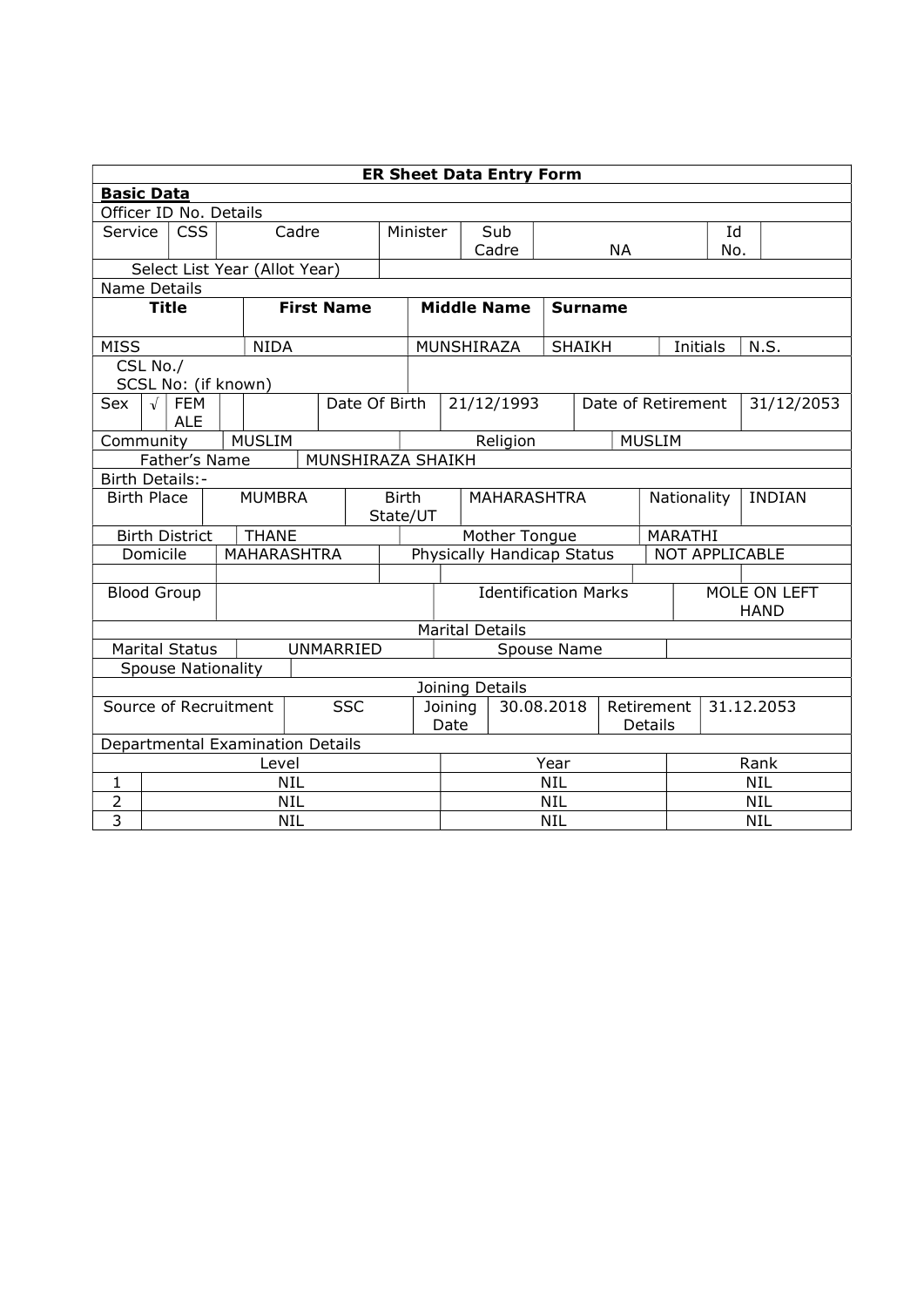## Details of deputation (if applicable)

| Name of the Office | Post held at that<br>time in parent office | Name of post<br>(selected for<br>deputation | Period of deputation |      |  |
|--------------------|--------------------------------------------|---------------------------------------------|----------------------|------|--|
| NIL                | <b>NIL</b>                                 | NIL                                         | Since                | From |  |
| NIL                | NIL                                        | NIL                                         | NIL                  | NIL  |  |

Details of Foreign Visit

| SI.<br>No. | Place of Visit | Date of<br>visit | Post held at<br>that time | Whether it<br>is a<br>personal or<br>official visit | Details of visit |
|------------|----------------|------------------|---------------------------|-----------------------------------------------------|------------------|
| <b>NIL</b> | NIL            | <b>NIL</b>       | NIL                       | NIL                                                 | NIL              |

Transfer/Posting Detail (if applicable)

| Place                                                                                                     |                         | Period of posting        |                         |               |            |            |                  |              |  |  |
|-----------------------------------------------------------------------------------------------------------|-------------------------|--------------------------|-------------------------|---------------|------------|------------|------------------|--------------|--|--|
|                                                                                                           |                         |                          | Since                   |               | From       |            |                  |              |  |  |
| <b>NIL</b>                                                                                                |                         | <b>NIL</b><br><b>NIL</b> |                         |               |            |            |                  |              |  |  |
| Remarks (if                                                                                               |                         |                          |                         |               |            |            |                  |              |  |  |
| any)                                                                                                      |                         |                          |                         |               |            |            |                  |              |  |  |
| Language known                                                                                            |                         |                          |                         |               |            |            |                  |              |  |  |
|                                                                                                           |                         |                          |                         |               | Read       |            | Write            | <b>Speak</b> |  |  |
| Indian Language<br>Known                                                                                  |                         | <b>HINDI</b>             |                         | <b>YES</b>    |            | <b>YES</b> |                  | <b>YES</b>   |  |  |
|                                                                                                           | $\overline{2}$          | <b>ENGLISH</b>           |                         |               | <b>YES</b> |            | <b>YES</b>       | <b>YES</b>   |  |  |
|                                                                                                           | 3                       | MARATHI                  |                         |               | <b>YES</b> |            | <b>YES</b>       | <b>YES</b>   |  |  |
|                                                                                                           | $\overline{\mathbf{4}}$ |                          |                         |               |            |            |                  |              |  |  |
|                                                                                                           |                         |                          |                         |               |            |            |                  |              |  |  |
|                                                                                                           |                         |                          |                         |               |            |            |                  |              |  |  |
| Foreign                                                                                                   | <b>NIL</b>              |                          | <b>NIL</b>              |               |            | <b>NIL</b> | <b>NIL</b>       |              |  |  |
| Languages 1                                                                                               |                         |                          |                         |               |            |            |                  |              |  |  |
| $\overline{2}$                                                                                            | <b>NIL</b>              |                          | <b>NIL</b>              |               |            | <b>NIL</b> | <b>NIL</b>       |              |  |  |
| $\overline{3}$                                                                                            | <b>NIL</b>              |                          |                         | <b>NIL</b>    | <b>NIL</b> |            | <b>NIL</b>       |              |  |  |
| Qualification (Use extra photocopy sheets for multi qualifications, experience, training, awards details) |                         |                          |                         |               |            |            |                  |              |  |  |
| Qualification                                                                                             |                         |                          |                         | Discipline    |            |            | Specialization 1 |              |  |  |
|                                                                                                           |                         |                          |                         |               |            |            |                  |              |  |  |
|                                                                                                           |                         |                          |                         |               |            |            |                  |              |  |  |
| <b>BMS</b>                                                                                                |                         |                          | MANAGEMENT              |               |            |            |                  |              |  |  |
| Year                                                                                                      |                         |                          | <b>CGPA</b><br>Division |               |            |            | Specialization 2 |              |  |  |
| 2014                                                                                                      |                         |                          | 1st                     |               | 6.85       |            |                  |              |  |  |
| Institution                                                                                               |                         |                          | University              |               | Place      |            | Country          |              |  |  |
| VES COLLEGE OF ARTS,                                                                                      |                         | <b>MUMBAI UNIVERSITY</b> |                         | <b>MUMBAI</b> |            |            | <b>INDIA</b>     |              |  |  |
| <b>SCIENCE AND</b>                                                                                        |                         |                          |                         |               |            |            |                  |              |  |  |
| <b>COMMERCE</b>                                                                                           |                         |                          |                         |               |            |            |                  |              |  |  |
| <b>Experience</b>                                                                                         |                         |                          |                         |               |            |            |                  |              |  |  |
| Type of Posting                                                                                           |                         |                          | GROUP 'C'               |               |            |            |                  |              |  |  |
|                                                                                                           |                         |                          |                         |               |            |            |                  |              |  |  |
| Designation                                                                                               |                         |                          | STORE KEEPER GRADE-III  |               |            |            |                  |              |  |  |
|                                                                                                           |                         |                          |                         |               |            |            |                  |              |  |  |